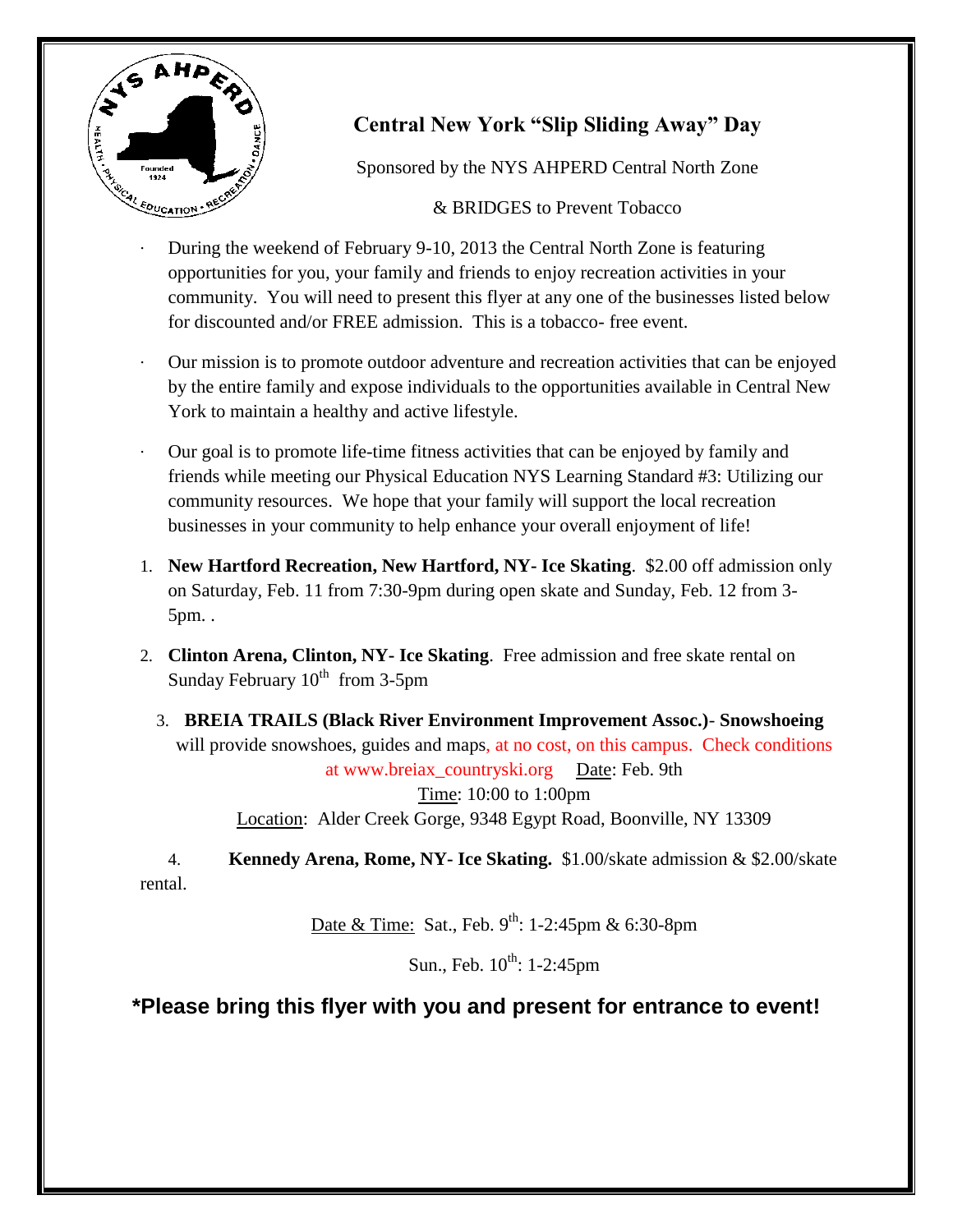

Preventing tobacco-related diseases in Herkimer, Oneida & Madison Counties





abrador

Sone

loggenburg

**Dry Hill Ski Area [www.skidryhill.com](http://www.skidryhill.com/) County Route 67, Watertown, NY 13601 315/782-8584 \$10 off ski-board-tubing / \$5 off ski/boarding / \$5 Rental / \$2 off Tubing Labrador Mt. [www.labradormtn.com](http://www.labradormtn.com/) 6935 Rt. 91, Truxton, NY 13158 607/842-6204 \$40 Ticket for day / \$37 for 4 hours / Lesson Specials available McCauley Mt. Ski Area [www.mccauleyny.com](http://www.mccauleyny.com/) 300McCauley Mt. Road, Old Forge, NY 13420 315/369-3225 \$20 "Adult" Ticket or \$15 "Jr." Ticket Snow Ridge Ski Resort [www.snowridge.com](http://www.snowridge.com/) P.O. Box 100, 4173 West Rd., Turin, NY 13473 315/348-8456 \$22 All day Ticket Song Mt. [www.songmountain.com](http://www.songmountain.com/) 1 Song Mountain Rd., P.O. Box 1001, Tully, NY 13159 315/696-5711 \$35 for Lift Ticket/Lesson/Equipment Rental package Toggenburg Mt. [www.skitog.com](http://www.skitog.com/) 1135 Toggenburg Road, Fabius, NY 13063 315/683-5842 \$25 Ticket/\$15 Rental/\$15 Beginner ticket, rental, & lesson Val Bialas Sports Center Val Balias Ski Center (Utica parkway) [www.skibigval.com](http://www.skibigval.com/) 210 Memorial Parkway, Utica, NY 13501 315/266-0453 \$13 Terrain Park Ticket & \$6 per hour Tubing lift Ticket Woods Valley Ski Area [www.woodsvalleyskiarea.com](http://www.woodsvalleyskiarea.com/)**

Hope you'll join us on the weekend of Feb. 10th-12th!